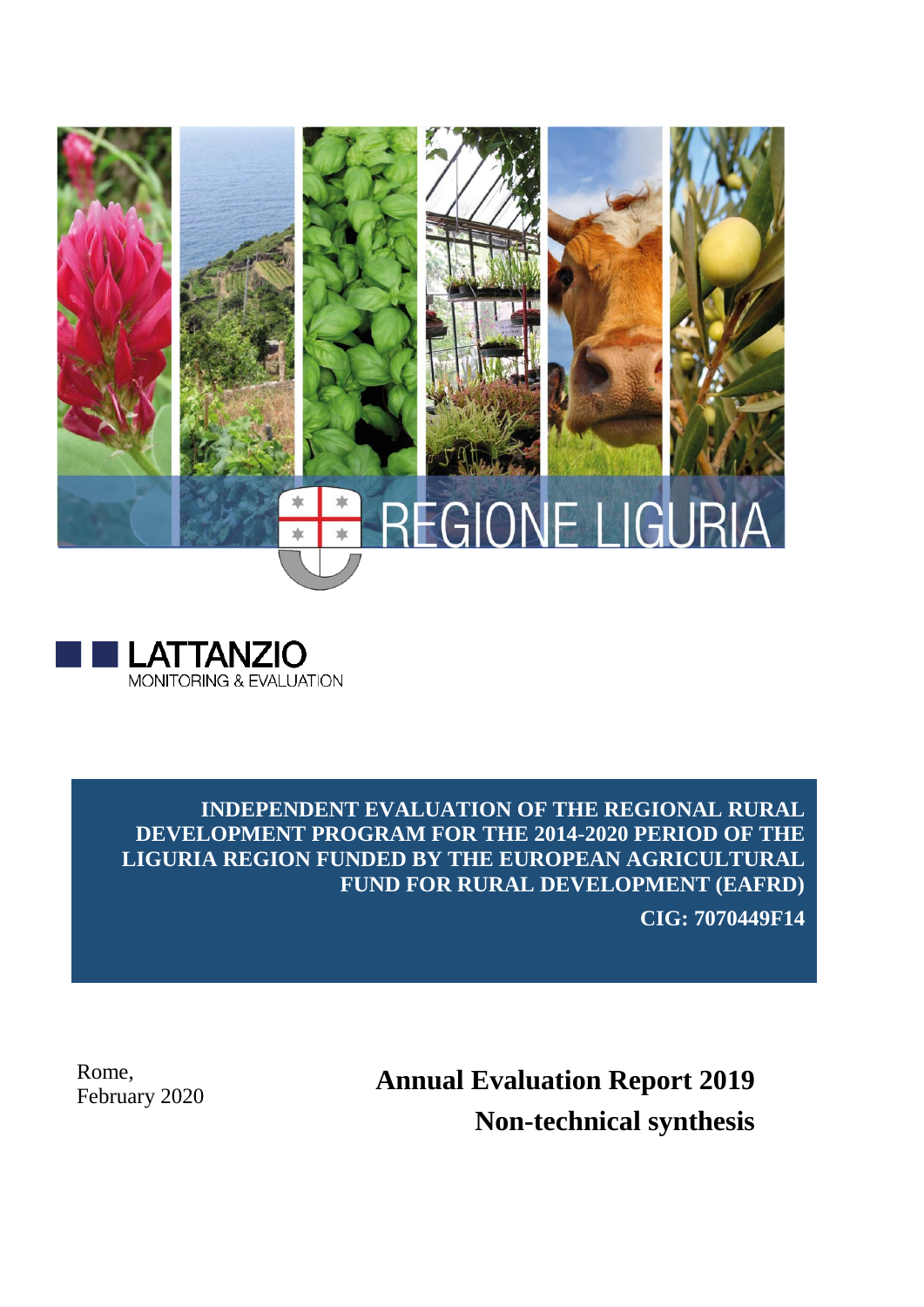

# **TABLE OF CONTENTS**

| 1. |  |
|----|--|
| 2. |  |
| 3. |  |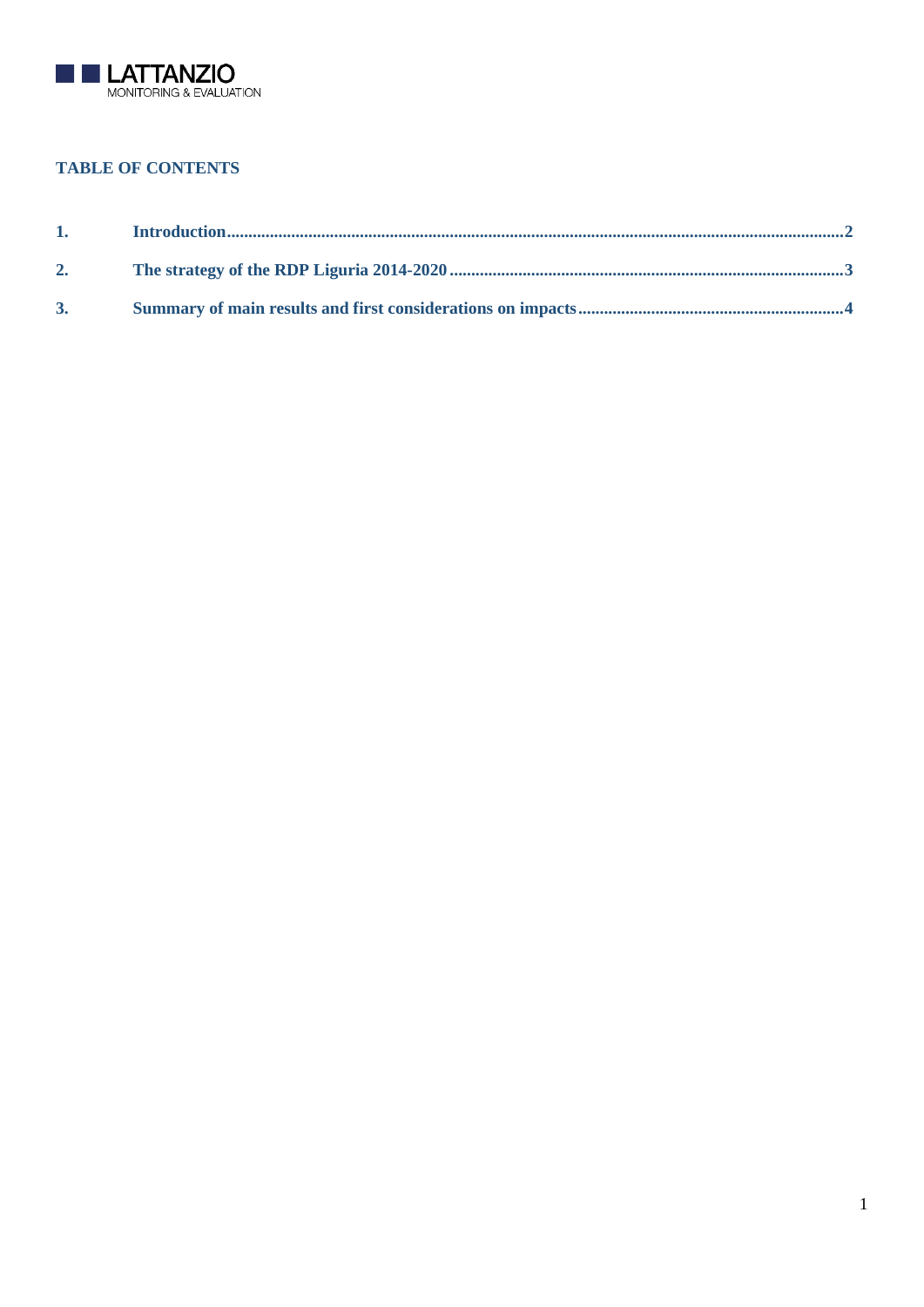

#### <span id="page-2-0"></span>**1. Introduction**

The 2019 Annual Evaluation Report (hereinafter AER) concerns the analysis of the use of resources and the verification of the effectiveness and efficiency of the 2014-2020 RDP of the Liguria Region. The document is designed according to the structure envisaged for the Annual Evaluation Reports, supplemented by the formulation of the answers to the evaluation questions foreseen by the Common Evaluation Questionnaire hereinafter referred to as the CEQ - for rural development (Annex V to Reg. (EU) No. 808 / 2014). For this reason, the Report has a particular value as it draws a first balance of the results of the development and sustainability policies implemented through the RDP, which can be appreciated to date.

In particular, this AER, related to the state of implementation of the Program at 31 December 2018, in addition to marking a half-way milestone useful for drawing the first evaluation conclusions, is certainly a crucial step to provide the first answers to the cognitive needs of the Managing Authority (MA), of the stakeholders and of the European Commission - DG AGRI: the latter, finally, is also called to judge its completeness and relevance on the basis of the answers provided for the CEQ. In fact, the incomplete answer to all 30 CEQ questions, or in any case the lack of adequate justification for the partiality or the inability to fully answer some questions, may also lead to the blocking of payments by the European Commission.

Going into the specifics of the content of the AER, it is underlined how it aims at evaluating the first net impacts attributable to the investments made by the RDP. From this point of view, the report is affected by the fact that some Measures are, at the end of 2018, in a state of implementation such that the number of projects already concluded, and for which the positive effects connected to the projects carried out are already fully deployed, are either null or of negligible entity.

With reference to the first questions of the common questionnaire (from 1 to 18), regarding the implementation and financial results achieved by Focus Area, it is possible, although in a non-homogeneous way for all the topics, to somehow summarize what the RDP has already achieved as of December 31, 2018.

Also for the questions from 19 to 21, relating to cross-cutting aspects of the Program (synergies between interventions, role of the Technical Assistance and Communication service, interaction between the Region and the National Rural Network), a complete response was formulated to the CEQ despite a certain limitation of the details provided due to survey dimensions, which refer to aspects of the process "in the making" and which are not directly referable to the impacts of the Measures activated.

Finally, it should be noted that, as regards questions 22 to 30 about the assessment of the objectives at EU level, the measurement of the net effects attributable to the RDP investments in relation to more general aspects of the macro economic and environmental sphere is, at present, difficult to perform from a strictly quantitative point of view. It was not always possible, in fact, to draw clear correlations between the variations of the indicators that occurred in a given territory and the interventions financed by the Program and concluded to date, the latter being of a limited percentage compared to the total of the interventions envisaged.

The ongoing evaluation is completed by a summary of the main results that emerged from the analyses conducted and the related conclusions and recommendations made by the Independent Evaluator. There is also a first reflection on the impacts that could be generated by the RDP interventions on the objectives "Europe 2020".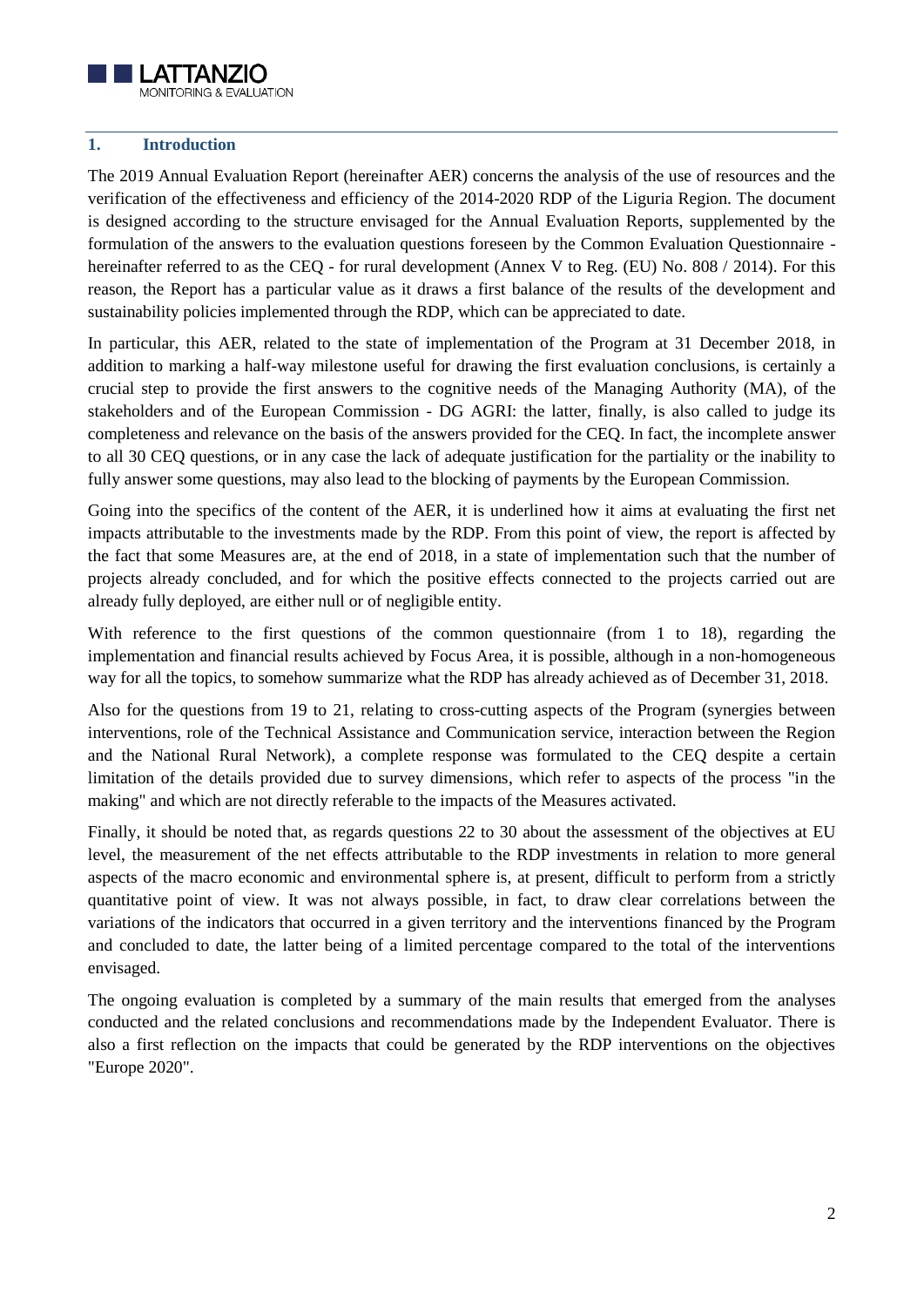

#### <span id="page-3-0"></span>**2. The strategy of the RDP Liguria 2014-2020**

The RDP Liguria 2014-2020, approved with decision of the European Commission n. 6870 of 6 October 2015, will finance actions under all six rural development priorities, with particular attention to enhancing the competitiveness of the agricultural and forestry sector, the conservation, restoration and enhancement of ecosystems connected to agriculture and forestry, as well as to the promotion of the social inclusion and economic development in rural areas.

The strategic guidelines pursued by the various priorities are briefly illustrated below.

The transfer of knowledge and innovation in the agricultural and forestry sector and in rural areas has the specific objective of increasing the interest of the recipients in training and consultancy proposals as well as in strengthening the link between the agricultural, forestry and food sectors by one hand, and the research on the other, through the implementation of the IEPs.

The competitiveness of the agricultural, rural development and sustainable forestry sectors will be enahcned by contrasting the aging trend of agricultural entrepreneurs and the extremely small size of Ligurian farms by supporting young farmers to start their own business and by supporting the modernization of farms.

The organization of the food supply chain, including the processing and marketing of agricultural products, animal welfare and risk management in the agricultural sector will be pursued through the promotion of quality products, the participation of farmers in quality development schemes and the strengthening of supply chains, including short supply chains and local markets, in order to improve the market outlets for regional products.

To preserve, restore and enhance ecosystems related to agriculture and forests, 20% of the EAFRD budget will be used for area-based payments to farmers for the use of environmentally friendly climate and land management practices, including organic farming, support for areas with natural constraints and aid for areas affected by constraints resulting from the management of Natura 2000 sites.

Resource and climate efficiency will be pursued through support for the prevention and restoration of damaged forests, the resilience and the environmental value of forest ecosystems as well as investments for the production of renewable energy capable of increasing carbon conservation and sequestration.

Social inclusion and local development in rural areas are promoted through support for the development of farms and businesses through diversification into technological innovation and ICT activities and services, and through basic services and village renewal in rural areas.

The RDP foresees public funding of almost 310 million euros for the 2014-2020 period (133 million euros from the EU budget and 176 million euros of national co-financing): at 31/12/2018 the overall progress of the expenditure is equal to 20.4% referring, almost entirely, to resources of the current programming, marking an increase of 4.1% compared to the same period of 2017.

This level of financial implementation, in addition to "quantifying" the effort put in place by the administration between 2017 and 2018 in terms of speeding up the procedures (publication of calls, identification of rankings, liquidation of expenditure) has allowed the Program to avoid risk of disengagement of resources for the Ligurian rural development (so-called "N  $+ 3$ ").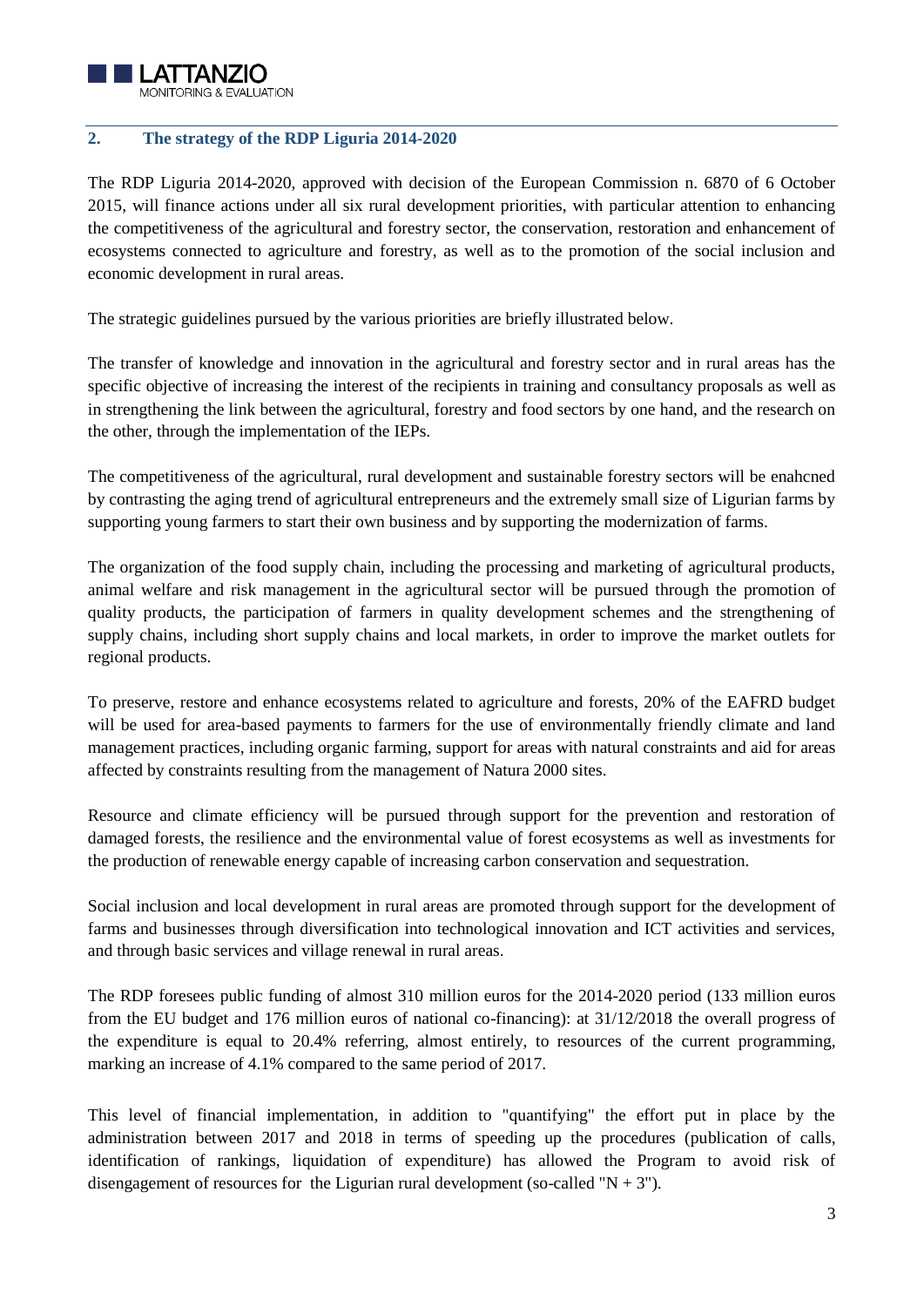

Below is a summary table of the financial progress by individual priorities. The next chapter instead highlights the physical and implementation results achieved towards firms and in the territory through the activation of planned interventions.

| <b>Resources (in</b><br>$\epsilon$ )/ Priority | <b>Commited</b><br>public<br>expenditure<br>(a) | <b>Public</b><br>expenditure<br>incurred (b) | <b>Public</b><br>expenditure<br>planned (c) | % Paid resources/<br>commited<br>(b/a) | % Total<br>expenditure/planned<br><b>resources 2014-2020</b><br>(b/c) |
|------------------------------------------------|-------------------------------------------------|----------------------------------------------|---------------------------------------------|----------------------------------------|-----------------------------------------------------------------------|
| $\overline{2}$                                 | 34.724.514                                      | 22.474.727                                   | 105.260.000                                 | 64,7                                   | 21,3                                                                  |
| 3                                              | 15.808.523                                      | 11.128.854                                   | 29.090.000                                  | 70,4                                   | 38,2                                                                  |
| $\overline{4}$                                 | 54.491.626                                      | 22.811.798                                   | 95.385.000                                  | 41,9                                   | 23,9                                                                  |
| 5                                              | 7.359.088                                       | 1.080.993                                    | 24.865.000                                  | 14,7                                   | 5                                                                     |
| 6                                              | 17.326.071                                      | 5.433.049                                    | 44.365.000                                  | 31,4                                   | 12,2                                                                  |

Table 1- Details of the resources planned, committed and spent by Priority as of 31/12/2018.

#### <span id="page-4-0"></span>**3. Summary of main results and first considerations on impacts**

The main results that emerged and the related conclusions formulated from the surveys conducted for the preparation of the Annual Evaluation Report are summarized below for each of the Rural Development Priorities.

The main considerations that emerged for the evaluation of the objectives at the level of the European Union are also indicated (Common Evaluation Questions from 22 to 30).

### **Priority 1**

In Liguria, the entrepreneurial system (existing, newly entered and the one that will be composed of "young" conductors) needs support at the level of training, information and consultancy activities to counter the low specific preparation rate currently present (around 2,7% of entrepreneurs possesses a higher educational qualification than agrarian diploma or degree). Moreover, the collaboration, cooperation and organization of supply chains must also be relaunched through the creation of innovative projects able of promoting competitiveness in the agricultural sector.

The cross-cutting interventions planned in this priority through measures 1, 2, 16 and 19, up to now, have contributed rather marginally to the improvement of the specific needs defined in the programming phase due to delays in the publication of specific calls or due to specific implementation delays. Therefore, the first analysis shows mainly a physical progress of the operations but little can be say about the real strategic contribution of the interventions with respect to the increase in skills and the incentive to innovation. However, it should be noted that the training offer, implemented with measure 1, appears to be distributed evenly between the various sectors of interest. However, their activation times did not contribute to improving access to other strategic measures given the long time required.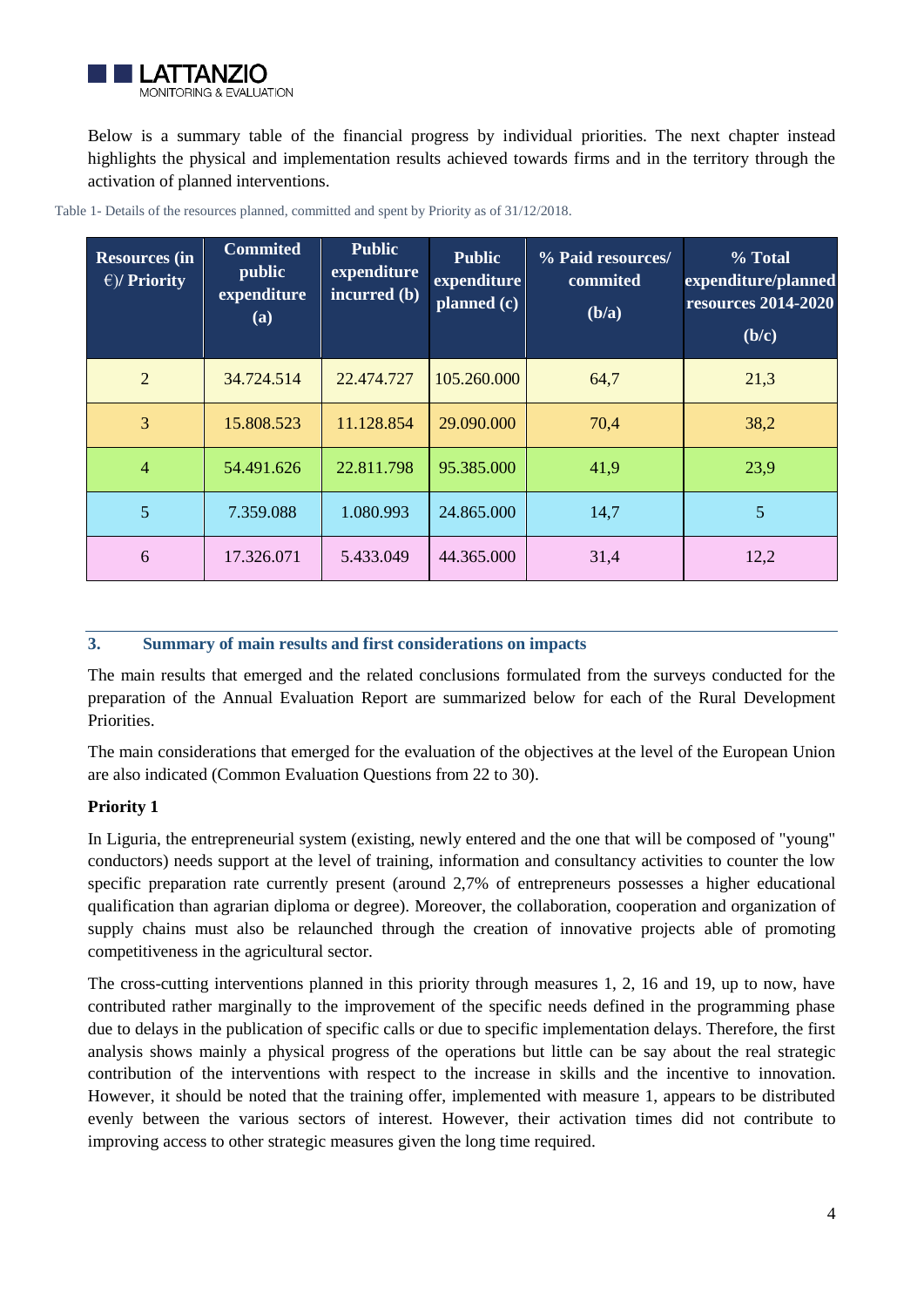

Finally, regarding the promotion of cooperation (measure 16.1), the selection of 24 IEP groups (18 in the agricultural sector and 6 in the forestry sector) has to be noted. When evaluating the partnership's composition, it can be said that these IEP groups express a good combination of members from both private partners and associations.

For these reasons, the recommendations revolve around the need to accelerate the implementation of the entire Priority 1, which has cross-cutting implications for the entire Program and for its main actors.

## **Priority 2**

Priority 2 was designed to reinforce the process of modernization and generational change in Ligurian farms, in continuity with previous programming periods.

The negative dynamics of the sector (decrease in the farm's number - of medium / small size -, low market propensity and scarce utilization of new production models), according to the evaluation findings, were dealt with in a rather significant way by the interventions carried out.

An improvement in economic performance of agricultural and forestry farms has in fact been registered, as well as a general inclination for diversification, and a factual, strategic support for young people's entry into the agricultural sector. Young farmers benefiting from the RDP Liguria represent 75% of the new farms registered to the regional chambers of commerce, and measure 6.1 supported 278 new settlements.

The RDP has also acted on other aspects: 78% of the investments supported by measure 4.1 foresees several projects with environmental purposes; finally, it can be stated that the set of initiatives launched, aimed at a 360 ° structural strengthening of farms, may have some kind of impact on the employment side.

Finally, the importance of accompanying this process with a substantial training and information activity must be underlined, which however, as noted above, still suffers from implementation delays.

### **Priority 3**

Priority 3 comprises two rural development macro areas, which are rather crucial for Liguria: On the one hand, in fact, the interventions aim to support and protect quality productions (an important sector for the region in both the "food" and "wine" branches). On the other hand, the action moves towards the protection of climate change and environmental emergencies faced by farms on the territory.

As of 2018, the Program's results with respect to the participation of farms in organic and quality label products, as well as to the adoption of agri-food safety standards – also pursuing environmental objectives – appear satisfactory.

In continuity with the interventions envisaged in the past programming, the offered aid was intended to reduce individual companies' direct costs linked to control and verification of compliance with regulations. Out of 75 companies benefiting from measure 3.1, 51% of them joined organic quality systems and quality brands, and 49% have chosen to join voluntary certification schemes for regional fruit and vegetables. Others have joined associations for expenses derived from information and promotion activities, participation in events, fairs, etc. (M3.2).

M4.2, dedicated to improving the integration of primary producers in the agri-food chain, playing a key role when it comes to system productivity, showed excellent financial performance, with an 84 % ratio between liquidated resources and programmed resources.

The support of the RDP in favour of the quality of agricultural production must also be assessed with reference to the animal welfare measure (measure 14) which, however, at 31/12/2018, records the presence of 1 single beneficiary. Therefore, the actual judgment must be postponed for further in-depth analysis.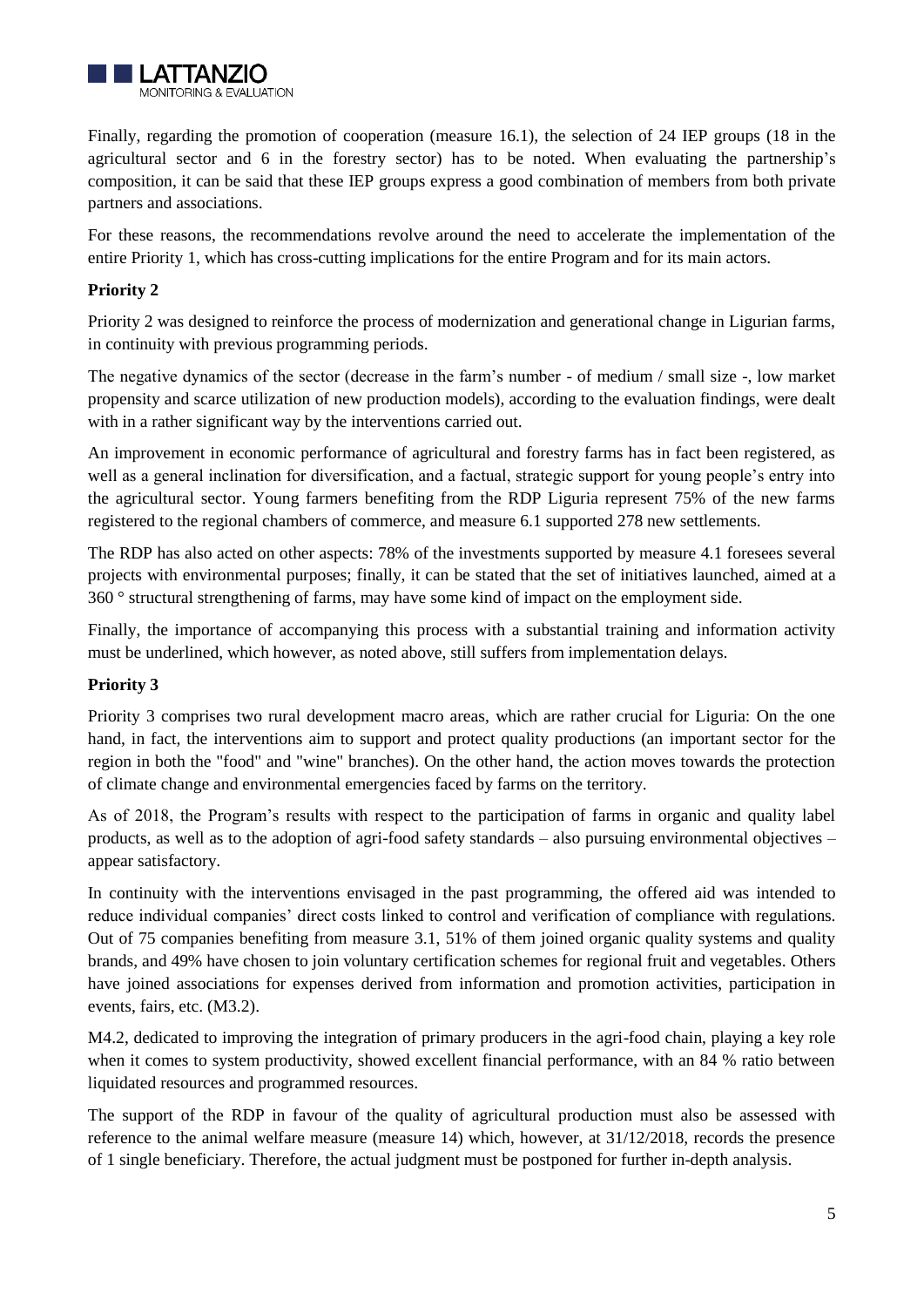

With regard to natural disasters risk prevention and management for regional agricultural and forestry structures, the RDP has programmatically defined a strategy aimed at supporting risk prevention and management, and at reducing the consequences of natural disasters and adverse weather events. The implementation stage, however, does not allow, as of 31.12.2018, to adequately appreciate the key role this strategy plays in supporting territorial rebalancing and agricultural landscape protection instruments, as well as in spreading prevention operations. Nevertheless, a good response from the territory to the 2019 call bodes well for the progress of the measure and its potential effects.

Finally, the recommendations made for this priority: in summary, these refer to the rapid implementation of the measures that contribute to FA 3A and 3B, aiming at supporting the development of the regional agrifood system, favouring the construction of a productive fabric leveraging on certified quality and supply chain organization, and at ensuring the sustainable management of natural resources by sustaining agricultural activities with information and consultancy tools on specific topics.

### **Priority 4**

The RDP's results for this priority, which aims at safeguarding fundamental elements of nature, are listed according to the 3 key elements to which it refers: biodiversity, water and soil.

As to the first aspect, the RDP is believed to be positively contributing to the protection of genetic, species and regional ecosystem diversity. However, the evaluation suggests to enhance the effectiveness of environmental measures (10 and 11) to improve certain avifauna's conditions in agricultural habitats through the reduction of chemical inputs, and to continue proposing measures that increase complexity (and selfprotection) of the landscape.

When it comes to the water quality, data show critical issues for groundwater in nitrate vulnerable areas (ZVN), which in Liguria, however, have a territorial area limited to the Centa and Argentina basins only.

The in-depth assessment suggests continuing to implement the ZVN Action Plan, providing the necessary support for interventions aimed at reducing the agricultural impact in the ZVN.

Finally, with regard to the quality of soil and to erosion risk- related problems, it may seem that the RDP intervention has not succeeded in obtaining considerable and perceptible increases in the average content of organic substance in the soil (value already good *per se* in Liguria) nor a good impact on the erosive phenomenon.

### **Priority 5**

The themes programmed within the Priority in question for the Liguria Region, from an evaluation point of view, would seem to have obtained not entirely satisfactory results, since they have not been crucial for the aims of interventions selected so far.

The analysis focused on the interventions carried out under measure 4.1, relating to investments within farms. Starting with water saving measures, this study showed how the logic of "economic" investments within farms prevailed at the detriment of those that would have affected the efficiency of irrigation systems, leaving the RDP a low role for this aspect. In the future, however, it may be interesting to review this position, analysing the extent of the interventions on water savings to be implemented with measure 4.3 with a view to the "farms system". In relation to the production of energy from renewable sources within the framework of selected projects, it represents a small portion of the whole, noting the low value of the total related investments.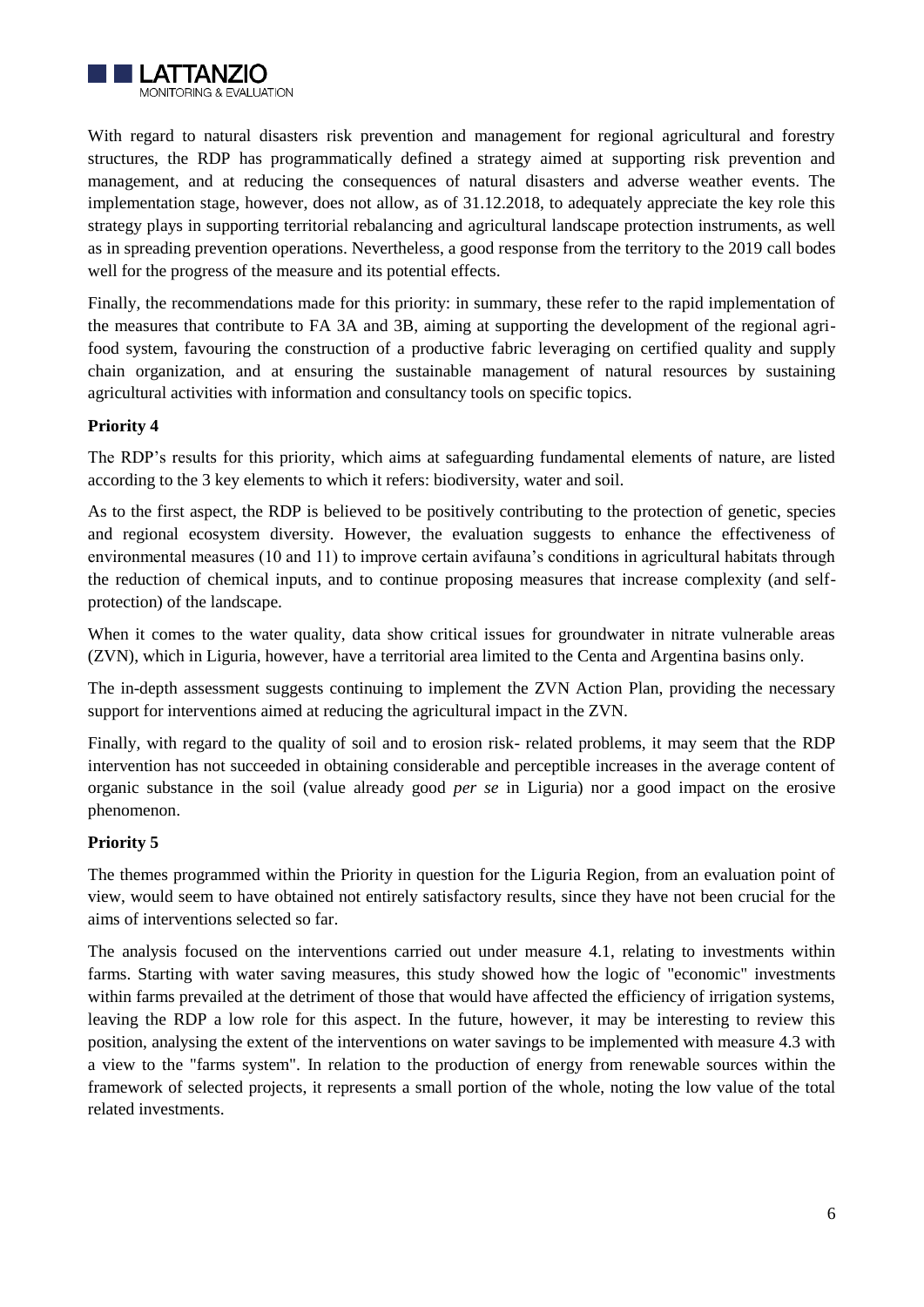

The same goes for the increase in organic carbon in soils part of the surfaces subject to commitment: the RDP recorded a rather reduced result (0.05%) with an increase of organic carbon in the soils of the areas subject to commitment equal on average to 377 kg/ha.

On the other hand, there has been a good outcome of structural measures (M8.3, 8.4, 8.5), that intervene on the integrity of the forest system, favouring the adaptation of forests to climate change and improving the resilience of forest ecosystems, which have effectively improved the Carbon x sequestration process with a good potential demand expressed by the territory.

In general, recommendations push to investigate the reasons underpinning the reduced adhesion to the M10 and 11 able to strengthen the RDP's effect on environmental issues and to evaluate, also for operations not strictly aimed at the production of energy from renewable sources, the possibility of introducing a specific criterion for interventions dedicated to the production of energy from renewable sources for selfconsumption purposes.

## **Priority 6**

Creation, diversification of businesses, local development and, in general, social inclusion through the reduction of the margins of the territories and their inhabitants, are objectives pursued by the interventions included within Priority 6.

The interventions for the broad band's construction (Measure 7.3) have started, but the target populations residing in rural areas (16.46%) is still far from being reached; therefore, it is suggested to accelerate positive actions for this measure.

A positive note is the trend of measure 6.2 (starting of extra-agricultural businesses in rural areas) for which there has been an 11% advance in financial provision and the selection of six interventions in the forestry sector.

Worth noting, regarding the LEADER strategy is the start of the self-assessment process of the LAGs (5 selected for the same number of SSL) with the evaluator's support. In this case, it was suggested to the Region to keep a constant and alive dialogue with the LAG, in order to facilitate the identification of shared and strategic choices and paths for the territory.

Given, however, the poor physical and procedural progress of most of the strategically relevant interventions in this Priority, the evaluation could not provide clear evidence of the Program's contribution to each of those objectives (to which should be added an estimate of the overall contribution of the LEADER approach to the achievement of RDP objectives). These, in turn, also translate into job creation and ICT benefits obtained by the population.

#### **Evaluation of the objectives at Union level**

The last part of the Report investigates the impacts of the Program on various "Macro themes" concerning socio-economic, sectoral and environmental aspects of the Ligurian territory. The main conclusions and recommendations made, where possible, are listed below. Indeed, the progress of the RDP also affects the impact assessment by not making it possible to quantify the direct effects but still leaving an interpretative margin on the initiatives implemented.

*Macro themes: "Employment, Poverty, Balanced Territorial Development"*

The three macro themes are strongly correlated to each other: the creation and maintenance of work, the enhancement of human capital, the improvement of basic services and the ability to activate networks and cooperation on the territory are the main levers activated by the RDP through the measures programmed in priorities 1, 2 and 6.